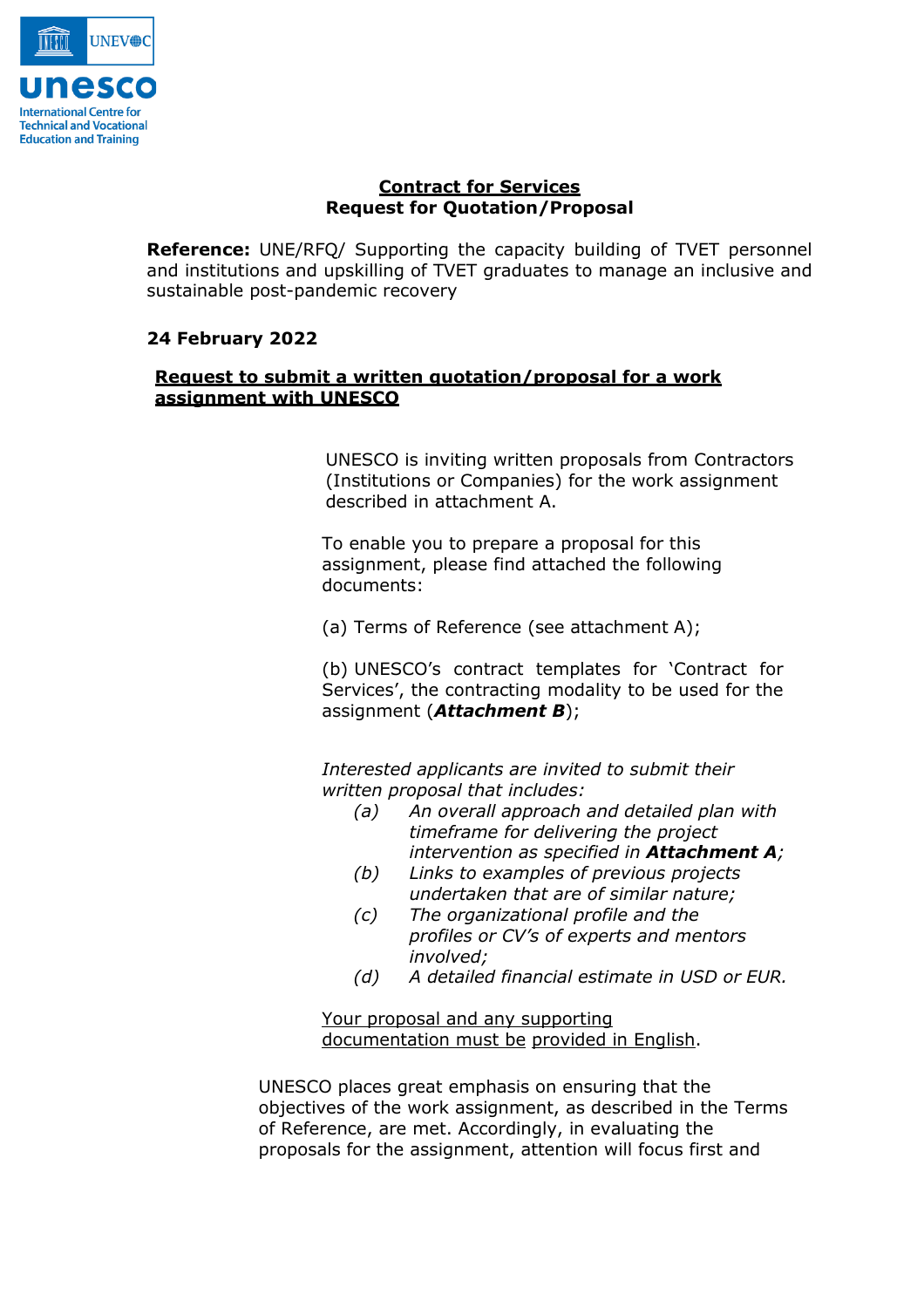foremost on the technical elements. From those proposals deemed suitable in terms of the criteria in the Terms of Reference, UNESCO shall select the proposal that offers the Organisation best value for money.

Your proposal should be submitted by e-mail no later than **17:00 CET** on or before **10 March 2022.**

Please send your proposals to the e-mail address: [ka.barrientos@unesco.org](mailto:ka.barrientos@unesco.org)

If selected, vendors new to UNESCO will need to submit proof to be eligible to enter into a contract with UNESCO by providing company/organization/business registration documents and bank information.

Thank you for your interest in this UNESCO assignment; and we look forward to receiving your proposal.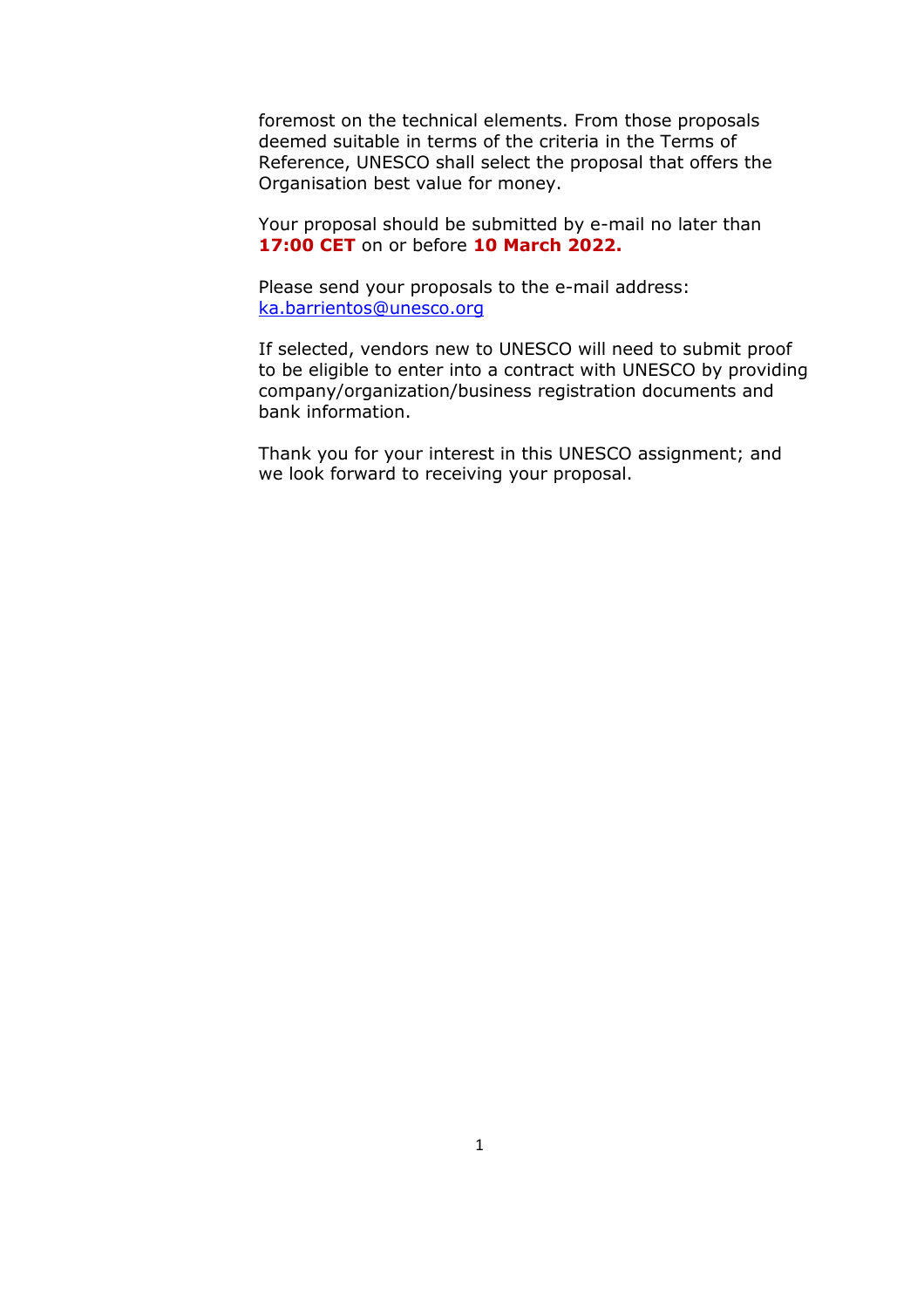## **Attachment A**

# Supporting the capacity building of TVET personnel and institutions and upskilling of TVET graduates to manage an inclusive and sustainable postpandemic recovery

### Terms of Reference

### A. Background

The pandemic has caused the world economy to shrink by 4.3% in 2020 $^{\rm 1}$  (World Bank, 2021) due to business closures and sluggish re-opening for those that managed to survive. It has also reduced economic activities and caused a decline in national gross domestic products (GDP)<sup>2</sup>. By early 2021, about 93% of the global workforce had been impacted by pandemic-related restrictions<sup>3</sup> (ILO, 2021). The past two years have posed unprecedented challenges, especially for young people and new labour market entrants.

UNESCO-UNEVOC, with support from its donors, has developed a project aimed at supporting TVET institutions and training providers in implementing measures to adapt to an accelerated phase of digitalisation of education, training and work. Through the project, UNESCO-UNEVOC seeks to strengthen the capabilities of TVET personnel and institutions and training providers in facilitating young people in their entry or re-entry to new job markets and entrepreneurial ventures, with a focus on youth affected by unemployment due to the pandemic. Intervention will leverage the institutions' role in preparing the workforce for a market that must now adopt to the new normal and seize new job opportunities as countries move towards a more resilient, inclusive and sustainable post-pandemic recovery. As part of this type of recovery, efforts to expand and develop an economy that eliminates waste and pollution, prolong the life cycle of products and materials and regenerate natural systems to support people in living within the planet's boundaries are at the heart of the plans to 'build back better' in many countries.

In line with this context, the project also seeks to support the delivery of up-skilling programmes for youth and adults, which can contribute to preparing the skills supply for a faster and sustainable recovery of the employment sector.

### B. Purpose of the assignment

The work described in this Terms of Reference aims to support meeting the objectives of the project described above. Specifically, the work to be undertaken by the Contractor invited to respond to this call will:

- Support TVET personnel to raise their professional and institutional capabilities to adopt green and circular economy approaches for skills for employment and selfemployment in green and circular economy jobs
- Enhance the knowledge and competencies of TVET graduates and other individuals in the workforce category, in field areas that can accelerate an inclusive, green and

 $\overline{\phantom{a}}$ <sup>1</sup> World Bank Global Economic Prospects, January 2021 retrieved on 13 January 2022 from <https://openknowledge.worldbank.org/bitstream/handle/10986/34710/9781464816123-Ch01.pdf> <sup>2</sup> A. Rose, University of Southern California, as cited by the Society for Risk Analysis article (December 2021)

<sup>3</sup> ILO Monitor – Covid 19 and the world of work (Seventh edition) on 13 January 2022 [https://www.ilo.org/wcmsp5/groups/public/---dgreports/---dcomm/documents/briefingnote/wcms\\_767028.pdf](https://www.ilo.org/wcmsp5/groups/public/---dgreports/---dcomm/documents/briefingnote/wcms_767028.pdf)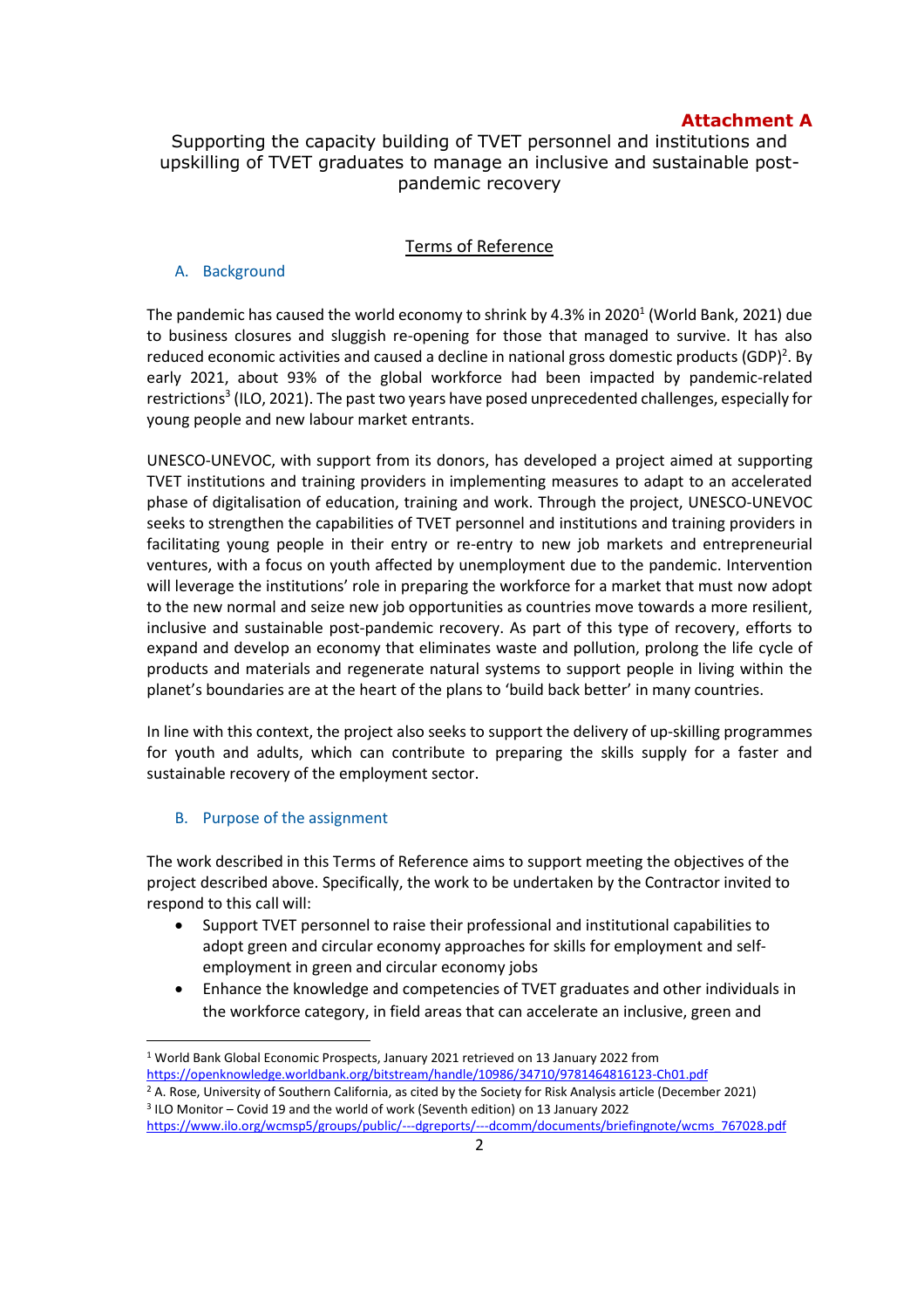resilient post-pandemic recovery by designing and delivering upskilling programmes on circular economy.

## C. Tasks and expected outputs

Under the direct supervision of the Programme Officer and Team Leader for SDGs and Greening TVET, the Contractor shall perform the following tasks to fulfil the aforementioned objectives:

### **Tasks to fulfil Objective 1:**

*Support TVET personnel of selected institutions of the UNEVOC Network<sup>4</sup> in developing countries, to adopt green and circular economy approaches in education and training to strengthen their strategies and pedagogies in skills for employment and self-employment.*

- a. Review a selection of relevant vocational curricula (i.e., ISCED level 4 up to level 7) and collect data from relevant TVET personnel and vocation-oriented business practitioners on the following:
	- i) possible entry points for mainstreaming circular economy principles to existing TVET curricula and occupations;
	- ii) the potential use of existing circular economy toolkits in existing vocational programmes/study courses.
- b. Adapt existing Training of Trainers (ToT) approaches and materials with the aim to tailor and infuse these materials with circular economy learning approaches, suited to post-pandemic business recovery.
- c. Organize capacity building interventions comprising of Training of Trainers (ToT) workshop(s) and knowledge sharing seminar/s targeted at relevant TVET personnel, who have the authority to infuse and deliver curricula with new contents, integrate competency-based methods and be involved in the decision-making.
- d. Provide mentoring support and gather feedback from the intervention(s).
- e. Produce an outcome report.

*Planned outputs for Activity 1*

- *1. A short summary of findings from the data collection and analysis;*
- *2. Adapted training approaches and materials as a result of incorporating the relevant findings from the data collection and analysis;*
- *3. At least 60 TVET personnel in 5 TVET institutions have been supported through targeted capacity building, knowledge sharing and mentoring approaches*
- *4. Report on the outcome of the capacity building interventions (s).*

### **Tasks to fulfil Objective 2:**

 $\overline{\phantom{a}}$ 

*Design and deliver a short up-skilling programme<sup>5</sup> / mediated microlearning and/or a training on circular economy targeted at TVET graduates<sup>6</sup> and individuals in selected job trades/occupations that are critical to accelerate inclusive, green and resilient recovery.*

<sup>4</sup> <https://unevoc.unesco.org/home/fwd2About+the+UNEVOC+Network>

<sup>5</sup> <https://unevoc.unesco.org/home/TVETipedia+Glossary/lang=en/filt=all/id=462>

<sup>6</sup> i.e., entry-level business creators/ start-up company staff/ trainers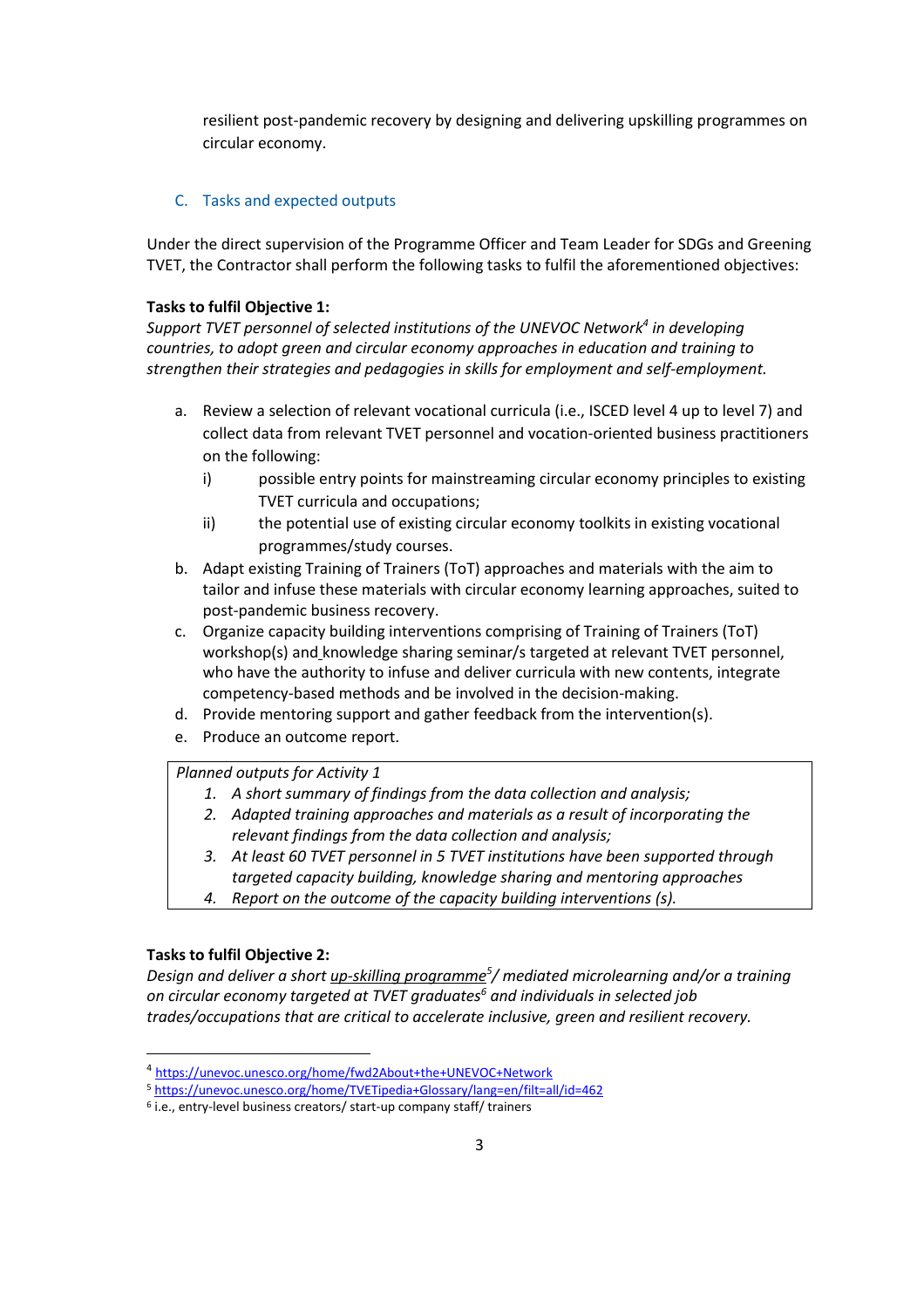- a. Adapt training approaches to the skill needs of TVET graduates.
- b. Collaborate with institutions from countries with UNEVOC Centres to disseminate information and attract participation in the upskilling programme/micro-training opportunities on supporting business recovery.
- c. Collect the profiles of trainees and facilitate trainee participation.
- d. Prepare and implement training / upskilling programme for the target group (the mode of training delivery shall be suitable and appropriate to the requirements for developing specific skills and competencies).
- e. Provide report on the outcome including proof of training<sup>7</sup>

*Planned outputs for Activity 2*

- *1. 100 TVET graduates/market entrants have been upskilled (and have received a 'proof of training') in the relevant trades or fields of occupation that are critical to the expansion and development of a Circular Economy.*
- *2. An outcome report*

## **Other tasks**

*Produce a short report on best practices in new forms of updating or adopting circular economy principles and standards in vocational training curricula.*

- a. Document and synthesize the experience of TVET institutions participating in the activity 1 interventions, from the lens of their potential contribution in the transition to post-pandemic business recovery and circular economy.
- b. Analyse the conditions and opportunities for engaging young people/ TVET graduates in circular business and enterprises based on the activity 2 interventions.

*Planned output for Activity 3*

*1. A synthesis report on best practices and a compilation of stories written in a case study format (max. 6,000 words)* 

## D. Other specifications

### **Language**

All tasks and outputs to be prepared shall be conducted in English. Subject to fund availability, translation / interpretation services may be explored by UNESCO-UNEVOC for some selected output materials and activities.

### **Travel**

 $\overline{a}$ 

Efforts must be made to conduct and deliver the tasks remotely from the original place of residence of the Contractor or any of its partners.

 $7$  The Contractor selected may opt to work collaboratively with partners in the industry that can issue proof of training.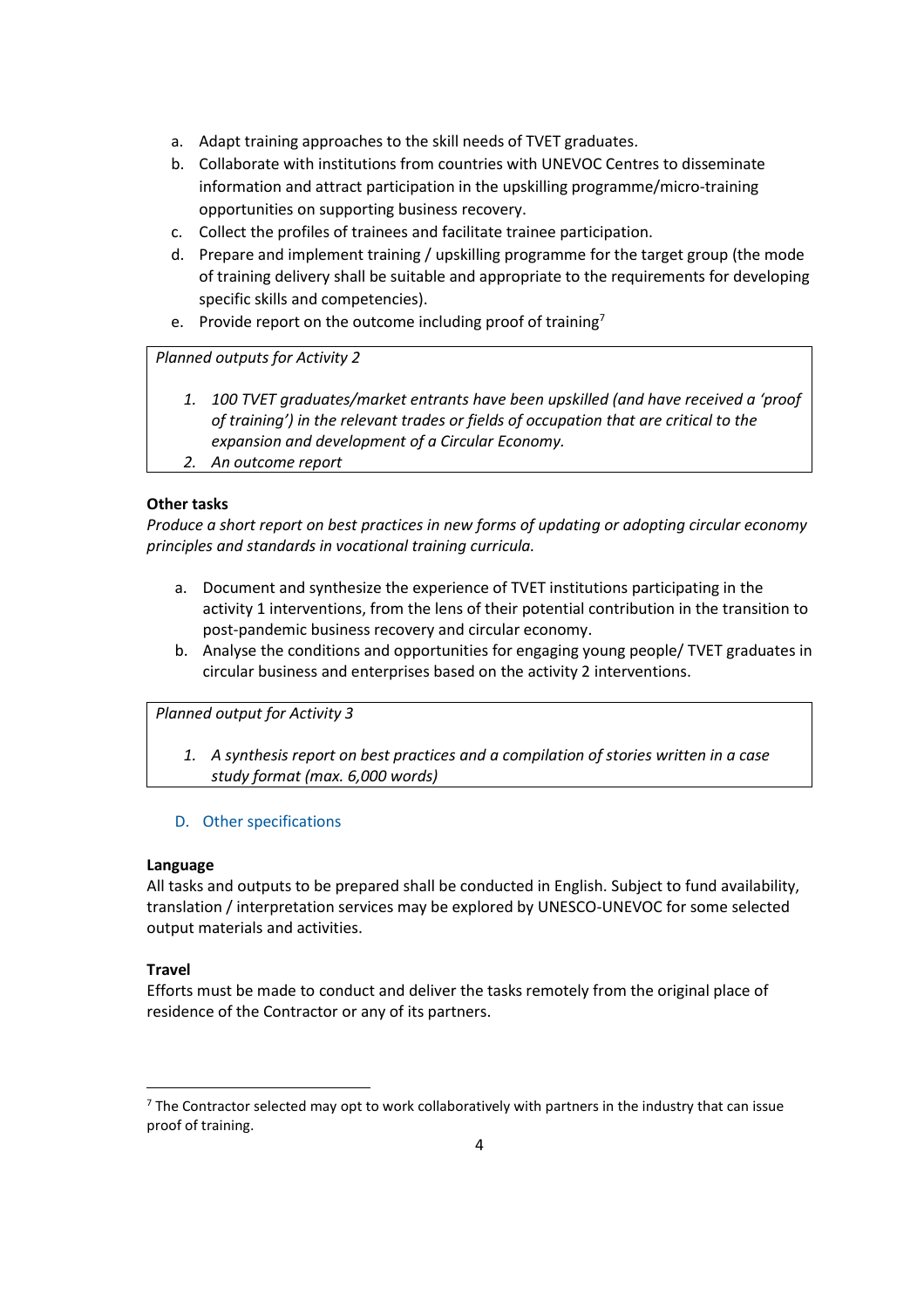Should travel be deemed necessary, detailed travel costs should be included in the financial proposal.

| <b>Production</b> Deliverables and Timeline                                                                                                                                                                                                |                                                                                      |  |  |  |  |  |  |  |
|--------------------------------------------------------------------------------------------------------------------------------------------------------------------------------------------------------------------------------------------|--------------------------------------------------------------------------------------|--|--|--|--|--|--|--|
| <b>Outputs / Deliverables</b>                                                                                                                                                                                                              | <b>Proposed Timeline</b>                                                             |  |  |  |  |  |  |  |
| Assumption: Contract signed by 20 March 2022                                                                                                                                                                                               |                                                                                      |  |  |  |  |  |  |  |
| 1. A short summary of findings from the data collection<br>and analysis                                                                                                                                                                    | 30 April 2022                                                                        |  |  |  |  |  |  |  |
| 2.<br>Adapted training approaches and materials as a<br>result of incorporating the relevant findings from the<br>data collection and analysis                                                                                             | 30 May 2022                                                                          |  |  |  |  |  |  |  |
| 60 TVET personnel in at least 5 TVET<br>3.<br>institutions/countries have been supported through<br>targeted capacity building, knowledge sharing and<br>mentoring support                                                                 | 30 October 2022                                                                      |  |  |  |  |  |  |  |
| Report on the outcome of capacity building activities<br>4.<br>and other support provided                                                                                                                                                  | 30 November 2022                                                                     |  |  |  |  |  |  |  |
| 5.<br>100 TVET graduates/market entrants have been<br>upskilled (and have received a 'proof of training') in<br>the relevant trades or fields of occupation that are<br>critical to the expansion and development of a<br>Circular Economy | 30 October 2022                                                                      |  |  |  |  |  |  |  |
| An outcome report on the upskiling training<br>6.                                                                                                                                                                                          | 30 November 2022                                                                     |  |  |  |  |  |  |  |
| A synthesis report on best practices and a compilation<br>7.<br>of stories written in a case study format (max. 6,000<br>words)                                                                                                            | <b>30 January 2023</b>                                                               |  |  |  |  |  |  |  |
| Progress updates (via e-mail)<br>8.                                                                                                                                                                                                        | Regular; to be defined between<br>the Contractor and UNEVOC upon<br>contract signing |  |  |  |  |  |  |  |

## E. Outputs, Deliverables and Timeline

#### F. Remuneration

The Contractor shall be remunerated based on the proposal submitted and the amount negotiated with UNESCO-UNEVOC.

Remuneration will be made in instalments after the submission of the deliverables specified above and upon submission of a detailed invoice/payment claim and satisfactory results of the deliverable.

Actual remuneration will be based on the invoice/payment claim provided by the contractor and verified by UNESCO-UNEVOC and may thus be less than indicated above. Should the final invoice amount exceed the amount specified in the contract, an amendment will have to be agreed upon and prepared prior to payment of the invoice.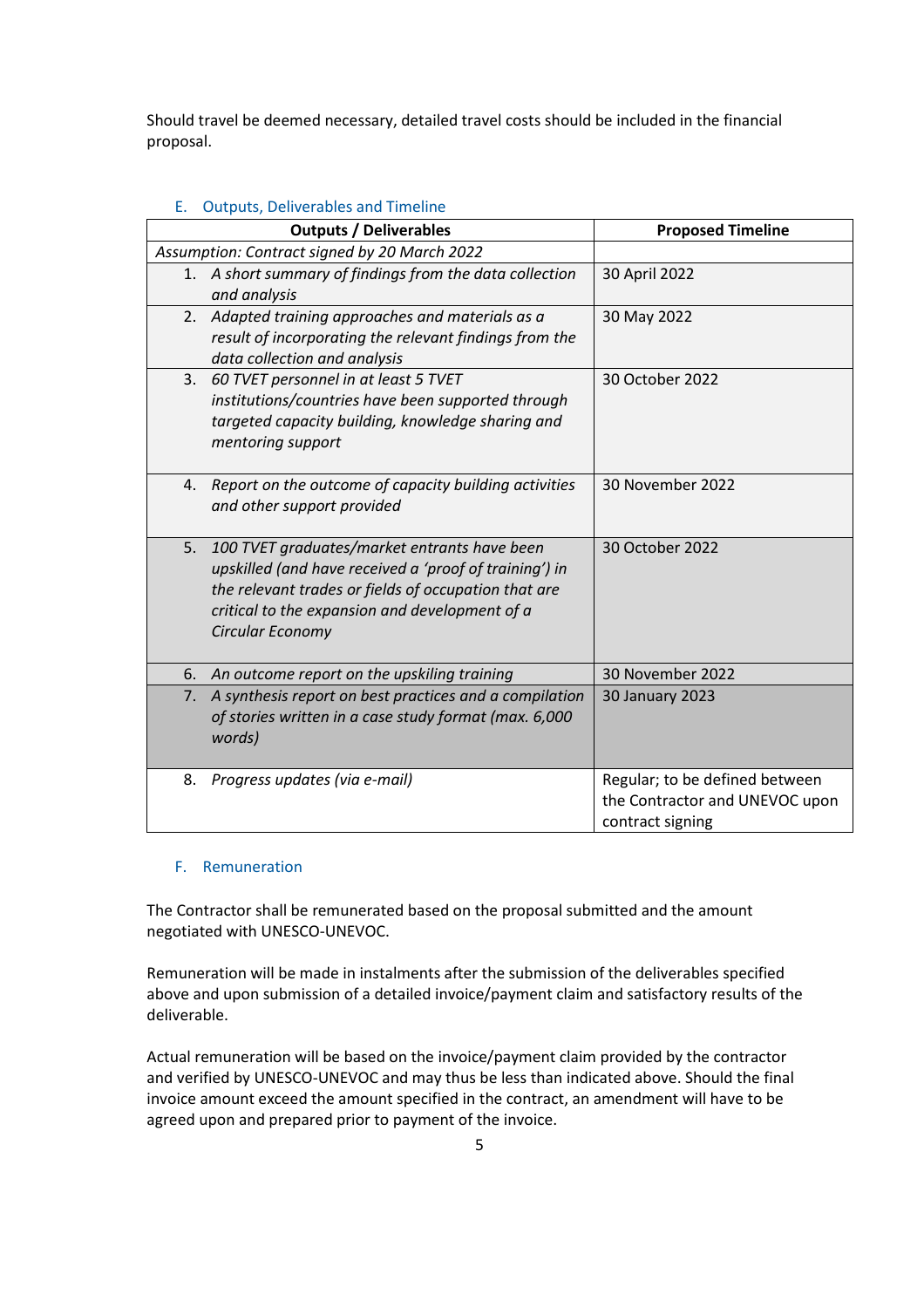**Attachment B**

Contract N°: (Please quote this reference in all correspondence and communications)

# CONTRACT FOR SERVICES



*Germany*

and Name

(hereinafter called 'UNESCO') (hereinafter called 'the Contractor')

Vendor number

# Article I. Work assignment

Contract entered into between UNESCO and the Contractor in order to perform the following:

# Article II. Duration of contract

2.1 If the contract is not signed by the Contractor and returned to UNESCO by at the latest, it will be considered null and void. This date is subject to modification upon agreement of both parties.

2.2 The effective date of the contract is the date of signature by the Contractor and its expiry date is the date of approval by UNESCO of the work submitted by the Contractor or otherwise, at the latest, the deadline for submission of the work corresponding to the final payment indicated in Article III.3.2 below.

2.3 if, by the expiry date of the contract as defined in Article II.2.2 above, the Contractor has performed no part of the work assignment, and no advances have been paid by UNESCO, the contract shall be considered null and void unless an amendment extending the period of the contract has been signed by both parties in accordance with Article IV below.

# Article III. Conditions of payments

# 3.1 Total Fee, Currency and Payment

3.1.1 UNESCO shall pay the Contractor the sum of . All payments shall be made in the currency of the contract. UNESCO shall not make any payments which are due under this contract to anyone other than the contracting party hereto. Installments expressed in US\$ and payable in another currency than US\$ should be converted at the official UNESCO rate of exchange in force on the date of payment.

3.1.2 The price of this Contract is not subject to any adjustment or revision because of prices or currency fluctuations or the actual costs incurred by the Contractor in the performance of the Contract.

3.1.3 The Contractor shall not perform any other services, which may result in any costs in excess of the amount specified above without the prior written agreement of UNESCO's signatory to this contract.

3.1.4 All payments shall be effected by bank transfer. UNESCO shall be responsible for its own banking fees but any possible intermediary banking fees, as well as the beneficiary's own banking fees, shall be the responsibility of the Contractor.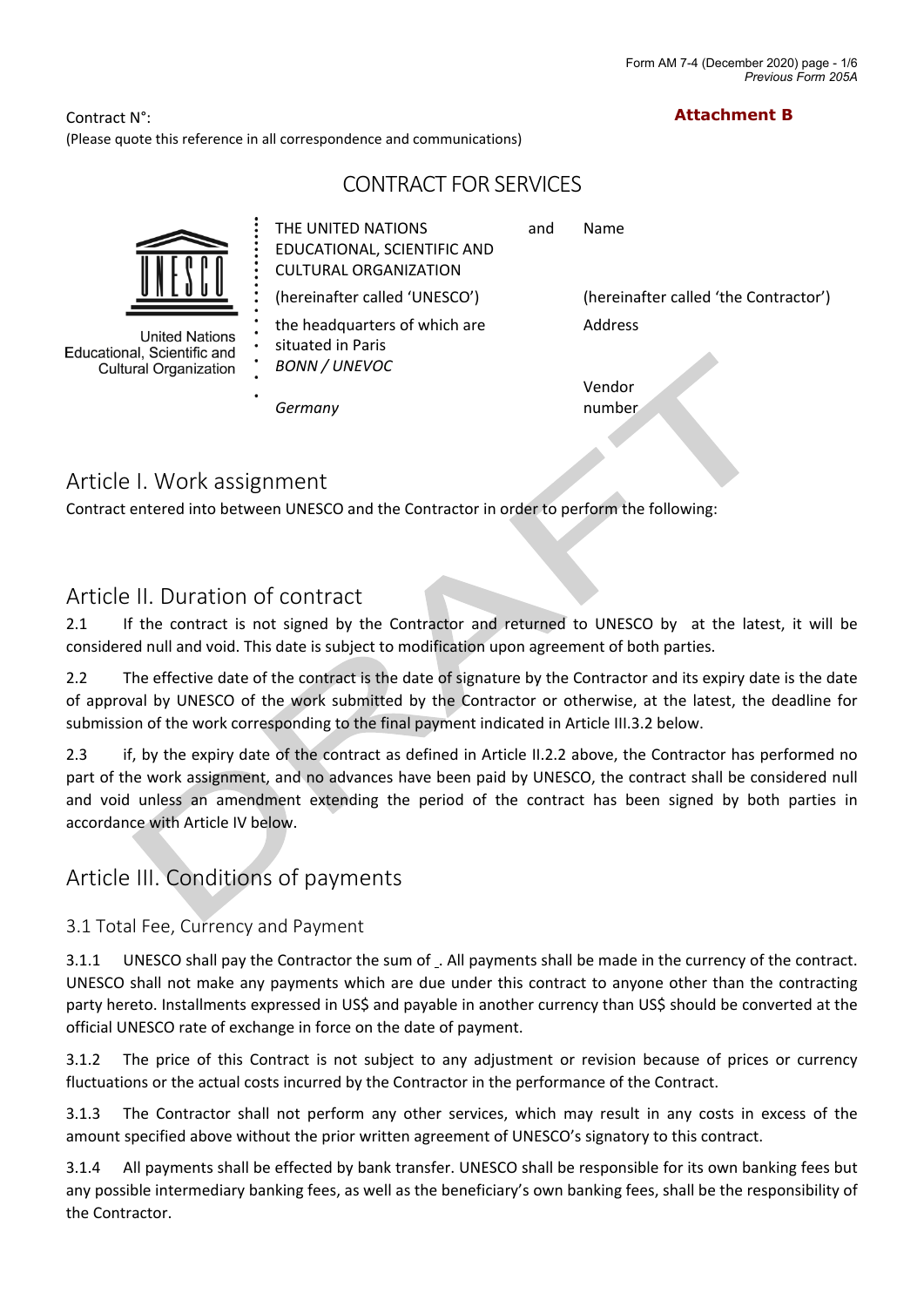3.1.5 The Contractor should confirm below mentioned banking instructions for any payment arising from the present contract (only one banking instruction is allowed in any one contract):

Name of the Bank:

Address of the Bank:

Name of the Account Holder:

Number of Account:

# 3.2 Instalments

The fee is payable in the following instalments only upon certification by the UNESCO Officer responsible for this contract of satisfactory performance by the Contractor of the work corresponding to each payment (except for the eventual advance payment):

| Payment | Upon submission to and approval by UNESCO of the | Article I  | Latest date for | Amount/Currency |
|---------|--------------------------------------------------|------------|-----------------|-----------------|
| N°      | following work                                   | Reference. | submission      |                 |
|         |                                                  |            |                 |                 |

# 3.3 Advance Payment

3.3.1 One of the above payments represents an 'advance payment', i.e. a payment of part of the fees in advance of the performance of contractual services:

Yes: Payment N° <sub>N</sub> No

3.3.2 If yes, the amount of this advance payment shall not exceed the expenses which the Contractor will need to pay before completion of the task(s) referred to in the Contract above and relates to:

|  | <b>Detailed Description</b> | Amount/Currency |
|--|-----------------------------|-----------------|
|  |                             |                 |

# 3.4 Reimbursement

3.4.1 If the work corresponding to any or all of the above instalment payments has not been approved by UNESCO and is not in conformity with the contract specifications or terms of reference, UNESCO shall have the right to reimbursement of full or partial payments made including the advance payment. UNESCO shall be entitled to a refund from the Contractor for any amounts shown by audits or investigations to have been paid by UNESCO other than in accordance with the terms and conditions of this Contract.

3.4.2 Any sums to be reimbursed shall be returned to UNESCO in the currency in which payment was made.

# 3.5 Travel

If the Contractor is required to travel in order to perform the work described in Article I above, a lump-sum is included in the fee indicated in Article III.3.1.1 to cover daily subsistence allowance and the cost of the tickets for the authorized travel. No additional travel expenses other than the agreed lump sum shall be reimbursed.

# Article IV. Amendments

This contract may be amended by a letter of amendment specifying all modifications and signed by both UNESCO and the Contractor. If the Contractor wishes to propose amendments, these proposals should be communicated to UNESCO who, if deemed necessary, will prepare the letter of amendment for mutual agreement and signature.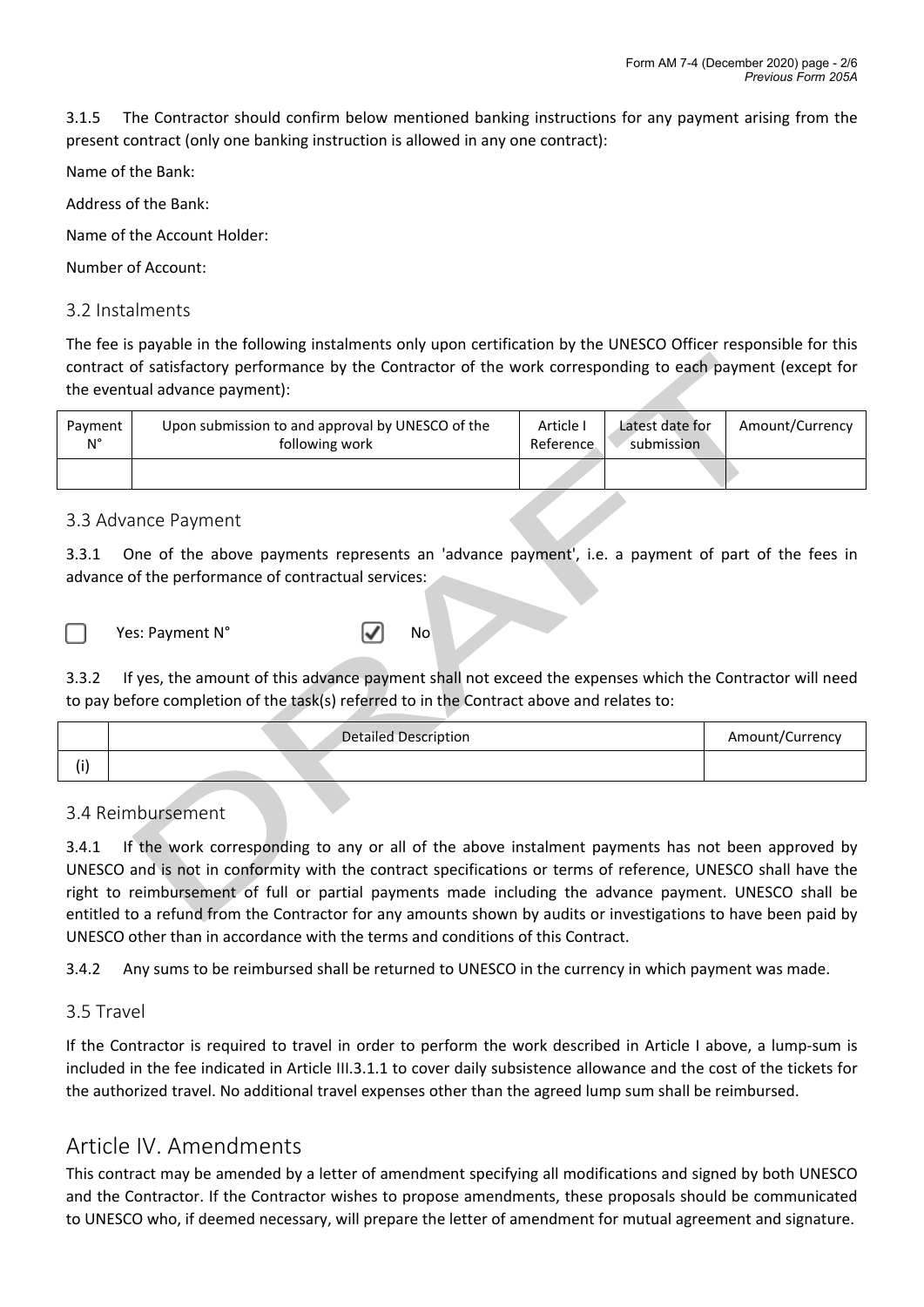# Article V. UNESCO Terms and Conditions

5.1 This contract is subject to UNESCO Terms and Conditions as attached. Each page of these Terms and Conditions should be initialled by both the Contractor and UNESCO.

5.2 The Contractor and UNESCO also agree to be bound by the provisions contained in the following documents, which form the only legally valid contractual arrangement between the parties and which shall take precedence in case of conflict in the following order:

- a) The present contract;
- b) The Terms of Reference, attached hereto [if applicable];
- c) The General Terms and Conditions attached hereto;
- d) The Contractor's Proposal [if applicable];

Signed on behalf of the Director-General of UNESCO:

Name: Date:

Title: Signature: Signature: Signature: Signature: Signature: Signature: Signature: Signature: Signature: Signature: Signature: Signature: Signature: Signature: Signature: Signature: Signature: Signature: Signature: Signat

Contractor [please sign and return to UNESCO one original of the contract and retain the second original for yourself]:

Name: Date:

Title: Signature: Signature: ................................................................

................................................................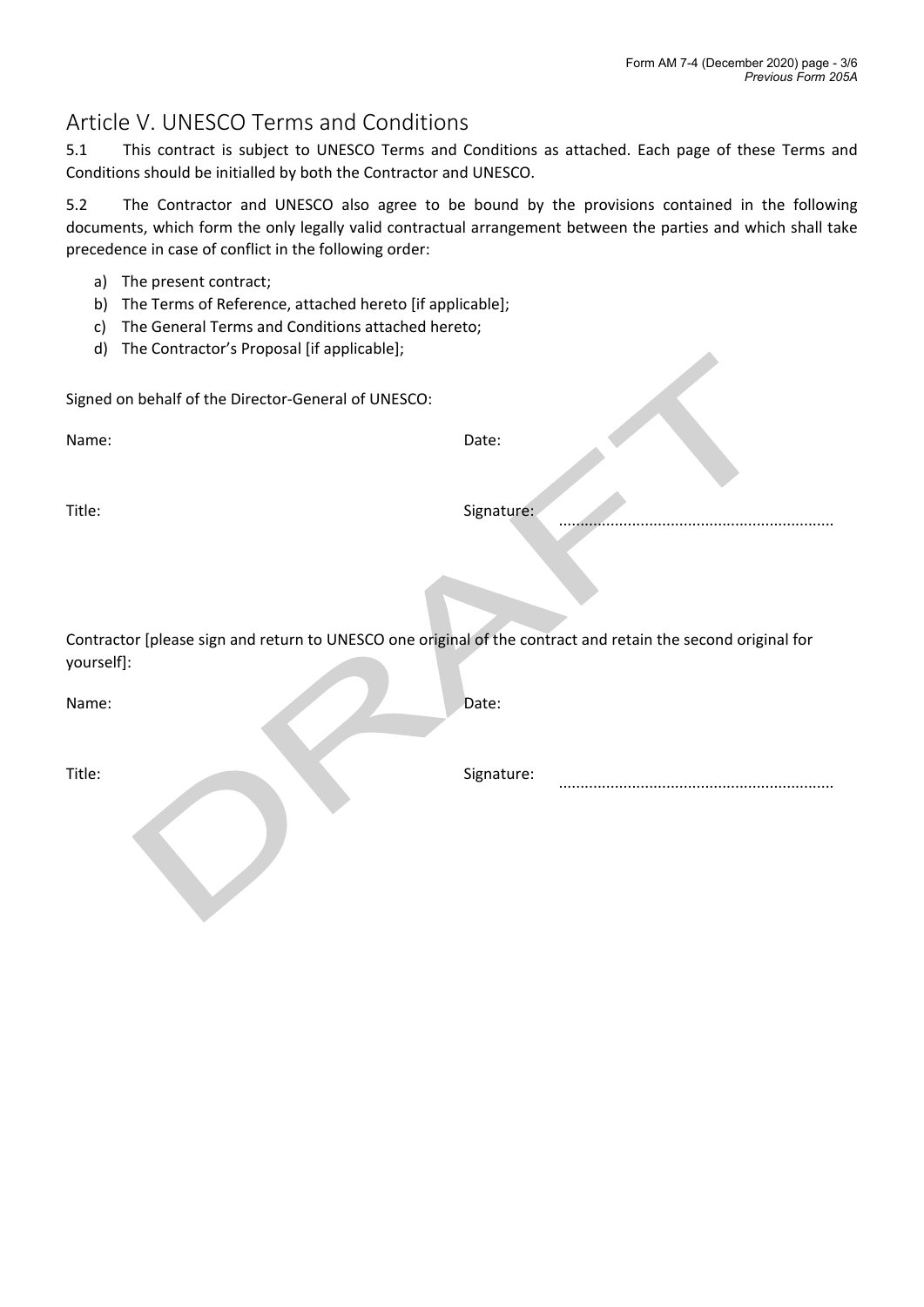# GENERAL TERMS AND CONDITIONS FOR SERVICES

#### **1. LEGAL STATUS**

The Contractor shall be considered as having the legal status of an independent contractor vis-à-vis UNESCO. The Contractor's personnel and sub-contractors shall not be considered in any respect as being the employees or agents of UNESCO.

#### **2. SOURCE OF INSTRUCTIONS**

The Contractor shall neither seek nor accept instructions from any authority external to UNESCO in connection with the performance of its services under this Contract. The Contractor shall refrain from any action, which may adversely affect UNESCO and shall fulfill its commitments with the fullest regard to the interests of UNESCO.

### **3. CONTRACTOR'S RESPONSIBILITY FOR EMPLOYEES**

The Contractor shall be responsible for the professional and technical competence of its employees and will select, for work under this Contract, reliable individuals who will perform effectively in the implementation of this Contract, respect the local customs, and conform to a high standard of moral and ethical conduct.

#### **4. ASSIGNMENT**

The Contractor shall not assign, transfer, pledge or make other disposition of this Contract or any part thereof, or any of the Contractor's rights, claims or obligations under this Contract except with the prior written consent of UNESCO.

#### **5. SUB-CONTRACTING**

In the event the Contractor requires the services of subcontractors, the Contractor shall obtain the prior written approval and clearance of UNESCO for all sub-contractors. The approval of UNESCO of a sub-contractor shall not relieve the Contractor of any of its obligations under this Contract. The terms of any sub-contract shall be subject to and conform to the provisions of this Contract.

#### **6. OFFICIALS NOT TO BENEFIT**

The Contractor warrants that no official of UNESCO has received or will be offered by the Contractor any direct or indirect benefit arising from this Contract or the award thereof. The Contractor agrees that breach of this provision is a breach of an essential term of this Contract.

#### **7. INDEMNIFICATION**

The Contractor shall indemnify, hold and save harmless, and defend, at its own expense, UNESCO, its officials, agents, and employees from and against all suits, claims, demands, and liability of any nature or kind, including their costs and expenses, arising out of acts or omissions of the Contractor, or the Contractor's employees, officers, agents or sub-contractors, in the performance of this Contract. This provision shall extend, inter-alia, to claims and liability in the nature of workmen's compensation, products liability and liability arising out of the use of patented inventions or devices, copyrighted material or other intellectual property by the Contractor, its employees, officers, agents, servants or sub-contractors. The obligations under this Article do not lapse upon termination of this **Contract** 

#### **8. INSURANCE AND LIABILITIES TO THIRD PARTIES**

The Contractor shall provide and thereafter maintain insurance against all risks in respect of its property and any equipment used for the execution of this Contract. The Contractor shall provide and thereafter maintain all appropriate workmen's compensation insurance, or its equivalent, with respect to its employees to cover claims for personal injury or death in connection with this Contract. The Contractor shall also provide and thereafter maintain liability insurance in an adequate amount to cover third party claims for death or bodily injury, or

loss of or damage to property, arising from or in connection with the provision of services under this Contract or the operation of any vehicles, boats, airplanes or other equipment owned or leased by the Contractor or its agents, servants, employees or sub-contractors performing work or services in connection with this Contract. Except for the workmen's compensation insurance, the insurance policies under this Article shall:

8.1 Name UNESCO as additional insured;

8.2 Include a waiver of subrogation of the Contractor's rights to the insurance carrier against UNESCO;

8.3 Provide that UNESCO shall receive thirty (30) days written notice from the insurers prior to any cancellation or change of coverage

8.4 The Contractor shall, upon request, provide UNESCO with satisfactory evidence of the insurance required under this Article.

#### **9. ENCUMBRANCES/LIENS**

The Contractor shall not cause or permit any lien, attachment or other encumbrance by any person to be placed on file or to remain on file in any public office or on file with UNESCO against any monies due or to become due for any work done or materials furnished under this Contract, or by reason of any other claim or demand against the Contractor.

#### **10. TITLE TO EQUIPMENT**

Title to any equipment and supplies that may be furnished by UNESCO shall rest with UNESCO and any such equipment shall be returned to UNESCO at the conclusion of this Contract or when no longer needed by the Contractor. Such equipment, when returned to UNESCO, shall be in the same condition as when delivered to the Contractor, subject to normal wear and tear. The Contractor shall be liable to compensate UNESCO for equipment determined to be damaged or degraded beyond normal wear and tear.

## **11. COPYRIGHT, PATENTS AND OTHER PROPRIETARY RIGHTS**

UNESCO shall be entitled to all intellectual property and other proprietary rights including but not limited to patents, copyrights, and trademarks, with regard to products, or documents and other materials which bear a direct relation to or are produced or prepared or collected in consequence of or in the course of the execution of this Contract. At UNESCO's request, the Contractor shall take all necessary steps, execute all necessary documents and generally assist in securing such proprietary rights and transferring them to UNESCO in compliance with the requirements of the applicable law

#### **12. USE OF NAME, EMBLEM OR OFFICIAL SEAL OF UNESCO**

The Contractor shall not advertise or otherwise make public the fact that it is a Contractor with UNESCO, nor shall the Contractor, in any manner whatsoever use the name, emblem or official seal of UNESCO, or any abbreviation of the name of UNESCO in connection with its business or otherwise.

### **13. CONFIDENTIAL NATURE OF DOCUMENTS AND INFORMATION**

Drawings, photographs, plans, reports, recommendations, estimates, documents and all other data compiled by or received by the Contractor under this Contract shall be the property of UNESCO, shall be treated as confidential and shall be delivered only to UNESCO authorized officials on completion of work under this Contract. The Contractor may not communicate at any time to any other person, Government or authority external to UNESCO, any information known to it by reason of its association with UNESCO, which has not been made public except with the authorization of UNESCO; nor shall the Contractor at any time use such information to private

Initials: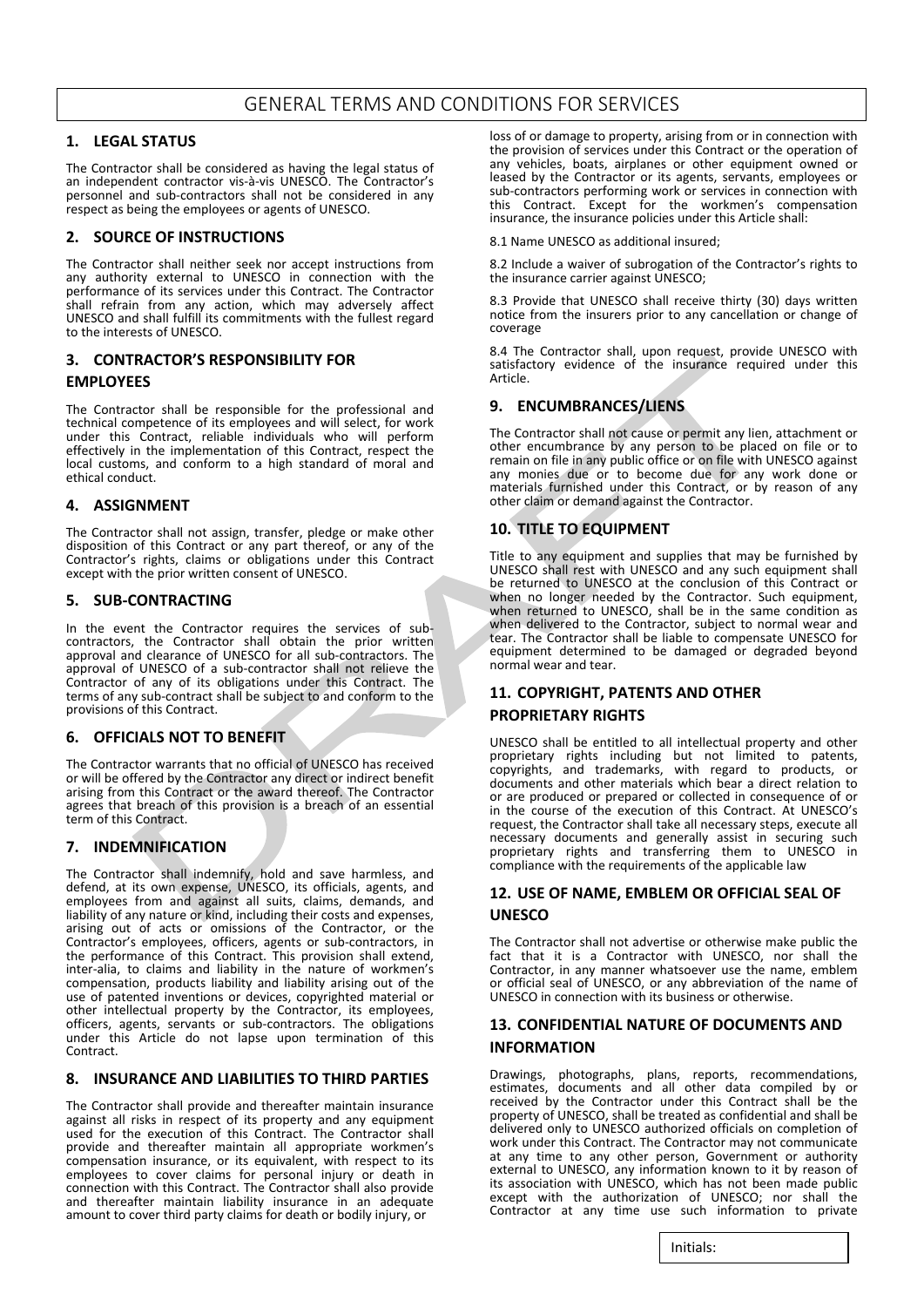advantage. These obligations do not lapse upon termination of this Contract.

## **14. FORCE MAJEURE; OTHER CHANGES IN CONDITIONS**

Force majeure, as used in this Article, means acts of God, war (whether declared or not), invasion, revolution, insurrection, or other acts of a similar nature or force, which are beyond the control of the Parties. In the event of and as soon as possible after the occurrence of any cause constituting force majeure, the Contractor shall give notice and full particulars in writing to UNESCO, of such occurrence or change if the Contractor is thereby rendered unable, wholly or in part, to perform its obligations and meet its responsibilities under this Contract. The Contractor shall also notify UNESCO of any other changes in conditions or the occurrence of any event, which interferes or threatens to interfere with its performance of this Contract. The notice shall include steps proposed by the Contractor to be taken including any reasonable alternative means for performance that is not prevented by force majeure. On receipt of the notice required under this Article, UNESCO shall take such action as, in its sole discretion, it considers to be appropriate or necessary in the circumstances, including the granting to the Contractor of a reasonable extension of time in which to perform its obligations under this Contract. If the Contractor is rendered permanently unable, wholly, or in part, by reason of force majeure to perform its obligations and meet its responsibilities under this Contract, UNESCO shall have the right to suspend or terminate this Contract on the same terms and conditions as are provided for in Article 15, "Termination", except that the period of notice shall be seven (7) days instead of thirty (30) days.

### **15. TERMINATION**

Either party may terminate this Contract for cause, in whole or in part, upon thirty days notice, in writing, to the other party. The initiation of arbitral proceedings in accordance with Article 16 "Settlement of Disputes" below shall not be deemed a termination of this Contract. UNESCO reserves the right to terminate without cause this Contract at any time upon 15 days prior written notice to the Contractor, in which case UNESCO shall reimburse the Contractor for all reasonable costs incurred by the Contractor prior to receipt of the notice of termination. In the event of any termination by UNESCO under this Article, no payment shall be due from UNESCO to the Contractor except for work and services satisfactorily performed in conformity with the express terms of this Contract. The Contractor shall take immediate steps to terminate the work and services in a prompt and orderly manner and to minimize losses and further expenditures. Should the Contractor be adjudged bankrupt, or be liquidated or become insolvent, or should the Contractor make an assignment for the benefit of its creditors, or should a Receiver be appointed on account of the insolvency of the Contractor, UNESCO may, without prejudice to any other right or remedy it may have, terminate this Contract forthwith. The Contractor shall immediately inform UNESCO of the occurrence of any of the above events.

#### **16. SETTLEMENT OF DISPUTES**

#### 16.1 Amicable Settlement

The Parties shall use their best efforts to settle amicably any dispute, controversy or claim arising out of, or relating to this Contract or the breach, termination or invalidity thereof. Where the parties wish to seek such an amicable settlement through conciliation, the conciliation shall take place in accordance with the UNCITRAL Conciliation Rules then obtaining, or according to such other procedure as may be agreed between the parties.

#### 16.2 Arbitration

Unless any such dispute, controversy or claim between the Parties arising out of or relating to this Contract or the breach, termination or invalidity thereof is settled amicably under the preceding paragraph of this Article within sixty (60) days after receipt by one Party of the other Party's request for such amicable settlement, such dispute, controversy or claim shall be referred by either Party to arbitration in accordance with the UNCITRAL Arbitration Rules then obtaining, including its provisions on applicable law. The arbitral tribunal shall have no authority to award punitive damages. The Parties shall be bound

by any arbitration award rendered as a result of such arbitration as the final adjudication of any such controversy, claim or dispute.

#### **17. PRIVILEGES AND IMMUNITIES**

Nothing in or relating to this Contract shall be deemed a waiver, express or implied, of any of the privileges and immunities of UNESCO.

#### **18. TAX EXEMPTION**

18.1 Section 7 of the Convention on the Privileges and Immunities of the Specialized Agencies provides, inter-alia, that UNESCO, including its subsidiary organs, is exempt from all direct taxes, except charges for public utility services, and is exempt from customs duties and charges of a similar nature in respect of articles imported or exported for its official use. In the event any governmental authority refuses to recognize UNESCO exemption from such taxes, duties or charges, the Contractor shall immediately consult with UNESCO to determine a mutually acceptable procedure.

18.2 Accordingly, the Contractor authorizes UNESCO to deduct from the Contractor's invoice any amount representing such taxes, duties or charges, unless the Contractor has consulted with UNESCO before the payment thereof and UNESCO has, in each instance, specifically authorized the Contractor to pay such taxes, duties or charges under protest. In that event, the Contractor shall provide UNESCO with written evidence that payment of such taxes, duties or charges has been made and appropriately authorized.

#### **19. CHILD LABOUR**

19.1 The Contractor represents and warrants that neither it, nor any of its suppliers is engaged in any practice inconsistent with the rights set forth in the Convention on the Rights of the Child, including Article 32 thereof, which, inter-alia, requires that a child shall be protected from performing any work that is likely to be hazardous or to interfere with the child's education, or to be harmful to the child's health or physical mental, spiritual, moral or social development.

19.2 Any breach of this representation and warranty shall entitle UNESCO to terminate this Contract immediately upon notice to the Contractor, at no cost to UNESCO.

#### **20. MINES**

20.1 The Contractor represents and warrants that neither it nor any of its suppliers is actively and directly engaged in patent activities, development, assembly, production, trade or manufacture of mines or in such activities in respect of components primarily utilized in the manufacture of Mines. The term "Mines" means those devices defined in Article 2, Paragraphs 1, 4 and 5 of Protocol II annexed to the Convention Prohibitions and Restrictions on the Use of Certain Conventional Weapons Which May Be Deemed to Be Excessively Injurious or to Have Indiscriminate Effects of 1980.

20.2 Any breach of this representation and warranty shall entitle UNESCO to terminate this Contract immediately upon notice to the Contractor, without any liability for termination charges or any other liability of any kind of UNESCO.

#### **21. OBSERVANCE OF THE LAW**

The Contractor shall comply with all laws, ordinances, rules, and regulations bearing upon the performance of its obligations under the terms of this Contract.

#### **22. AUTHORITY TO MODIFY**

No modification or change in this Contract, no waiver of any of its provisions or any additional contractual relationship of any kind with the Contractor shall be valid and enforceable against UNESCO unless provided by an amendment to this Contract signed by the authorized official of UNESCO.

#### **23. SECURITY**

The responsibility for the safety and security of the Contractor and its personnel and property, and of UNESCO property in the